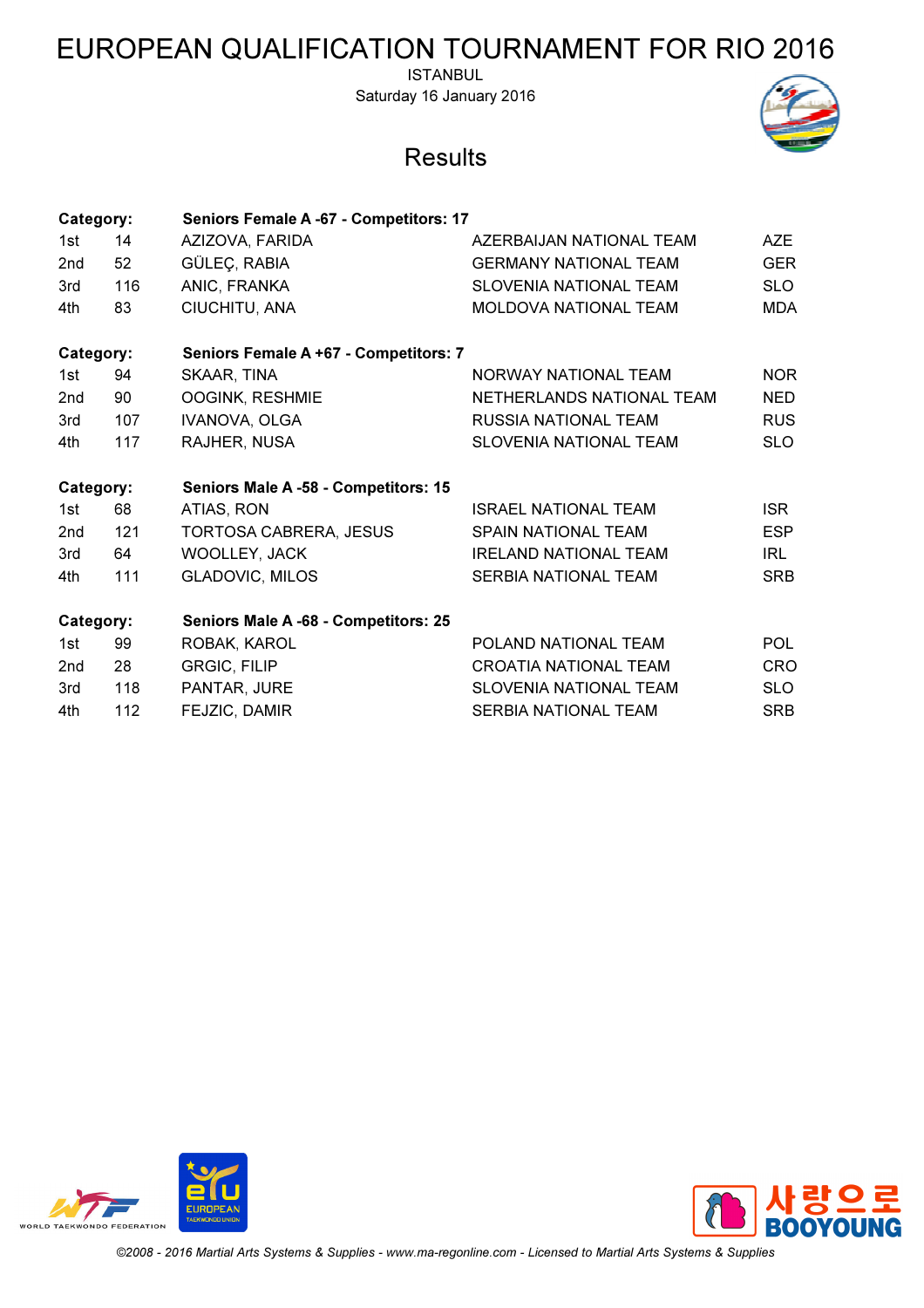Seniors Female A -67

Competitors: 17



©2008 - 2016 Martial Arts Systems & Supplies - www.ma-regonline.com - Licensed to Martial Arts Systems & Supplies

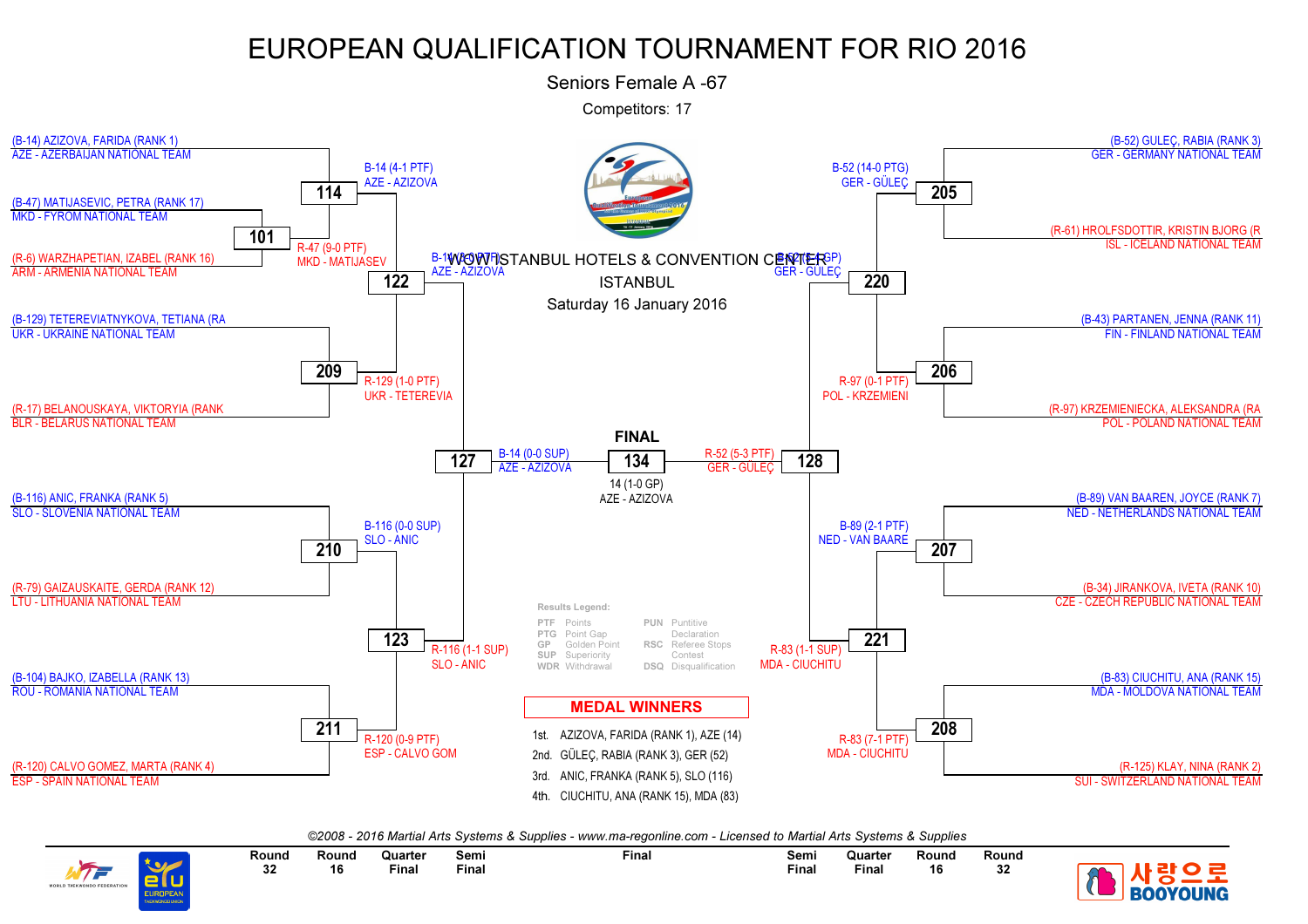Seniors Female A +67

Competitors: 7



#### WOW ISTANBUL HOTELS & CONVENTION CENTERISTANBULSaturday 16 January 2016



©2008 - 2016 Martial Arts Systems & Supplies - www.ma-regonline.com - Licensed to Martial Arts Systems & Supplies



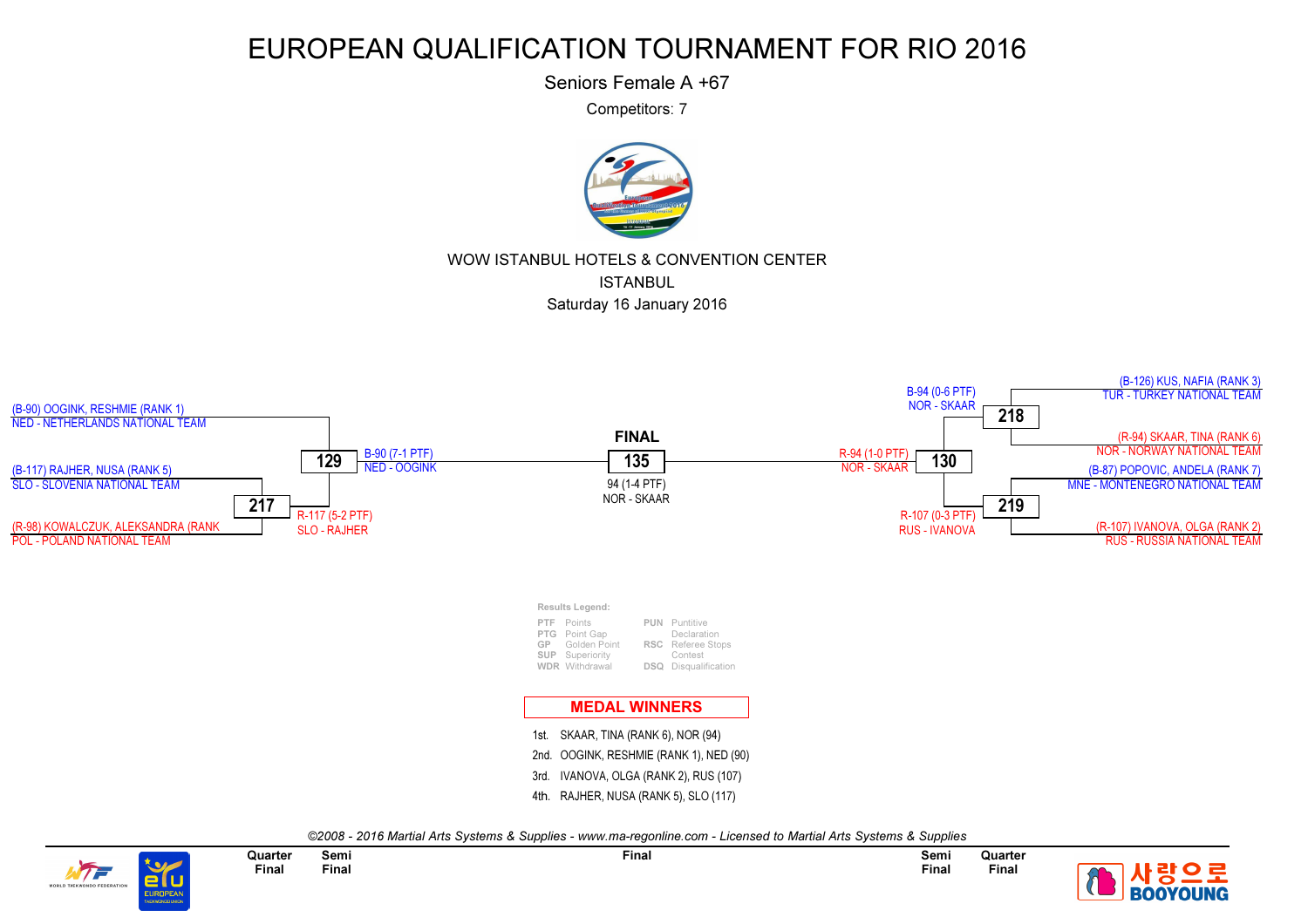Seniors Male A -58

Competitors: 15



#### WOW ISTANBUL HOTELS & CONVENTION CENTER



©2008 - 2016 Martial Arts Systems & Supplies - www.ma-regonline.com - Licensed to Martial Arts Systems & Supplies



Semi Final **Quarter** FinalRound 16